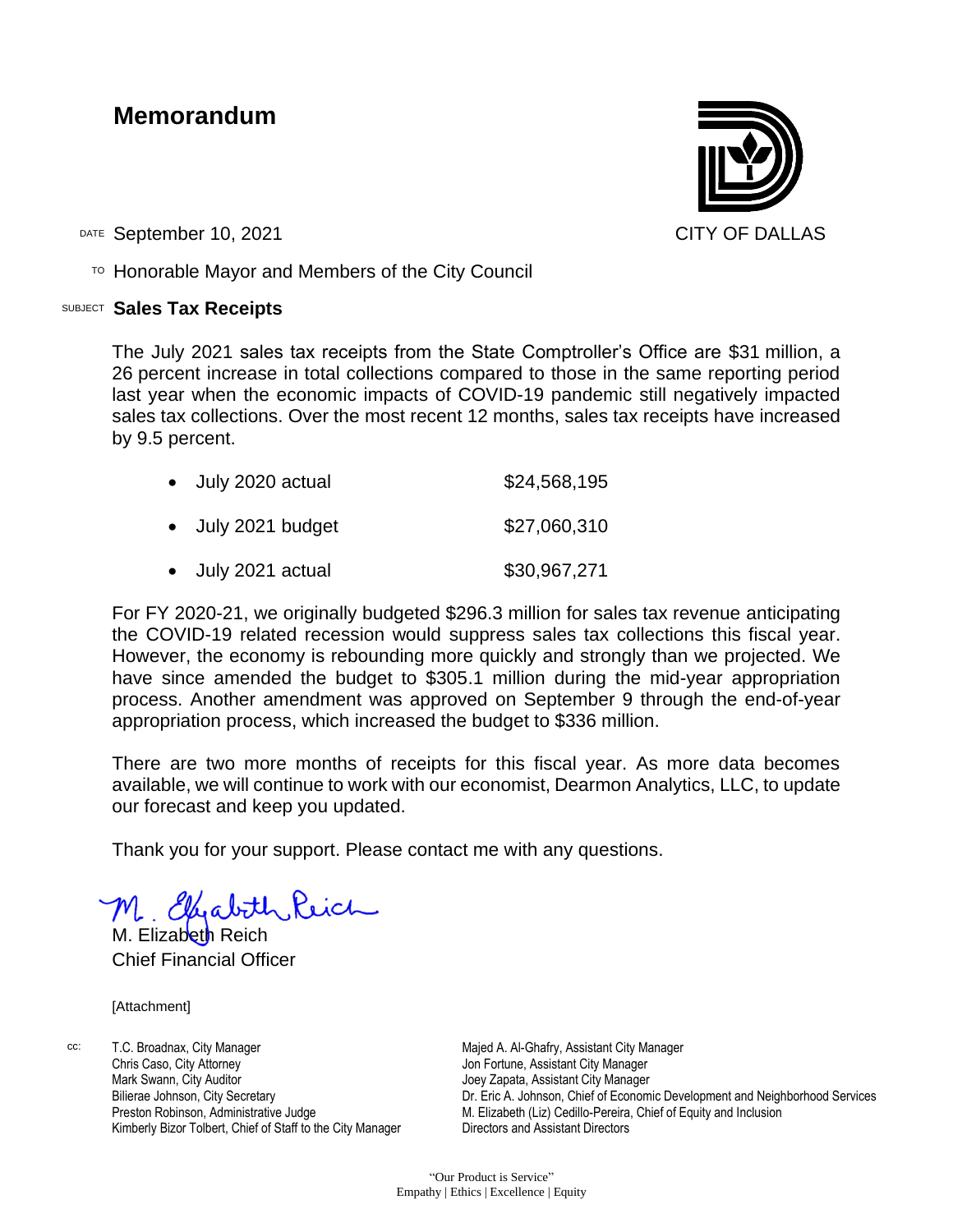## Sales Tax

as of June 2021

| Month     | Actual<br>FY 2019-20 |                         |    | <b>Budget</b><br>FY 2020-21 |     | Actual<br>$\mathcal{P}$<br>FY 2020-21 |    | <b>YTD Variance FY 2020-</b><br><b>21 Actuals versus</b><br><b>FY 2019-20 Actuals</b> | <b>YTD Variance FY 2020-</b><br>21 Actuals versus<br><b>FY 2019-20 Actuals</b> | FY 2020-21<br><b>Actuals versus</b><br><b>Budget</b> | FY 2020-21<br><b>Actuals versus</b><br><b>Budget</b> |
|-----------|----------------------|-------------------------|----|-----------------------------|-----|---------------------------------------|----|---------------------------------------------------------------------------------------|--------------------------------------------------------------------------------|------------------------------------------------------|------------------------------------------------------|
| October   | \$                   | 27.942.608              | \$ | 26.064.996                  | \$  | 25.607.902                            | \$ | (5)<br>(2,334,706)                                                                    | (%)<br>$-8.4\%$ \$                                                             | (\$)<br>(457,094)                                    | (%)<br>$-1.8%$                                       |
| November  | S.                   | 26,805,867              | \$ | 25,646,825                  | \$  | 25,010,956                            | S  | (1,794,911)                                                                           | $-6.7\%$ \$                                                                    | (635, 869)                                           | $-2.5%$                                              |
| December  | SS.                  | 35.274.527              | S  | 33,853,442                  | S.  | 35.927.004                            | S  | 652.477                                                                               | 1.8%                                                                           | \$2.073.562                                          | 6.1%                                                 |
| January   | SS.                  | 27.074.542              | \$ | 25,642,201                  | \$  | 24.532.918                            |    | (2,541,624)                                                                           |                                                                                | $-9.4\%$ \$ (1.109.283)                              | $-4.3%$                                              |
| February  | \$                   | 23.738.211              | \$ | 24.675.263                  | \$. | 22.686.079                            | S  | (1,052,132)                                                                           |                                                                                | $-4.4\%$ \$ (1.989.184)                              | $-8.1%$                                              |
| March     | SS.                  | 26.900.241              | S  | 31,299,322                  | \$  | 33.669.367                            | \$ | 6,769,126                                                                             |                                                                                | 25.2% \$ 2,370,045                                   | 7.6%                                                 |
| April     | \$                   | 19.483.347              | \$ | 26.209.693                  | \$  | 29.131.009                            | \$ | 9,647,662                                                                             |                                                                                | 49.5% \$ 2.921.316                                   | 11.1%                                                |
| May       |                      | 22,615,759              |    | 26,928,512                  | \$  | 28.918.168                            |    | 6,302,409                                                                             |                                                                                | 27.9% \$ 1,989,656                                   | 7.4%                                                 |
| June      |                      | 27.891.265              | \$ | 31.338.835                  |     | 34.254.068                            | S  | 6,362,803                                                                             |                                                                                | 22.8% \$ 2.915.233                                   | 9.3%                                                 |
| July      |                      | 24,568,195              | S  | 27,060,310                  | \$  | 30,967,271                            | \$ | 6,399,076                                                                             |                                                                                | 26.0% \$ 3,906,961                                   | 14.4%                                                |
| August    |                      | 23.433.307              |    | 26,569,868                  |     |                                       |    |                                                                                       |                                                                                |                                                      |                                                      |
| September |                      | 25,009,630 <sup>1</sup> | \$ | 30,722,230                  |     |                                       |    |                                                                                       |                                                                                |                                                      |                                                      |
| Total     |                      | \$310,737,499           |    | 336,011,501                 |     | \$290.704.742                         |    | 28,410,180                                                                            |                                                                                | 10.8% \$11,985,340                                   | 4.3%                                                 |

 $1$  FY 2019-20 revenue reduced due to a one-time repayment to the State of \$3,393,027.

 $^2$  FY 2020-21 budget increased on June 9 and September 9 as part of the mid-year and end of year appropriation adjustment process.